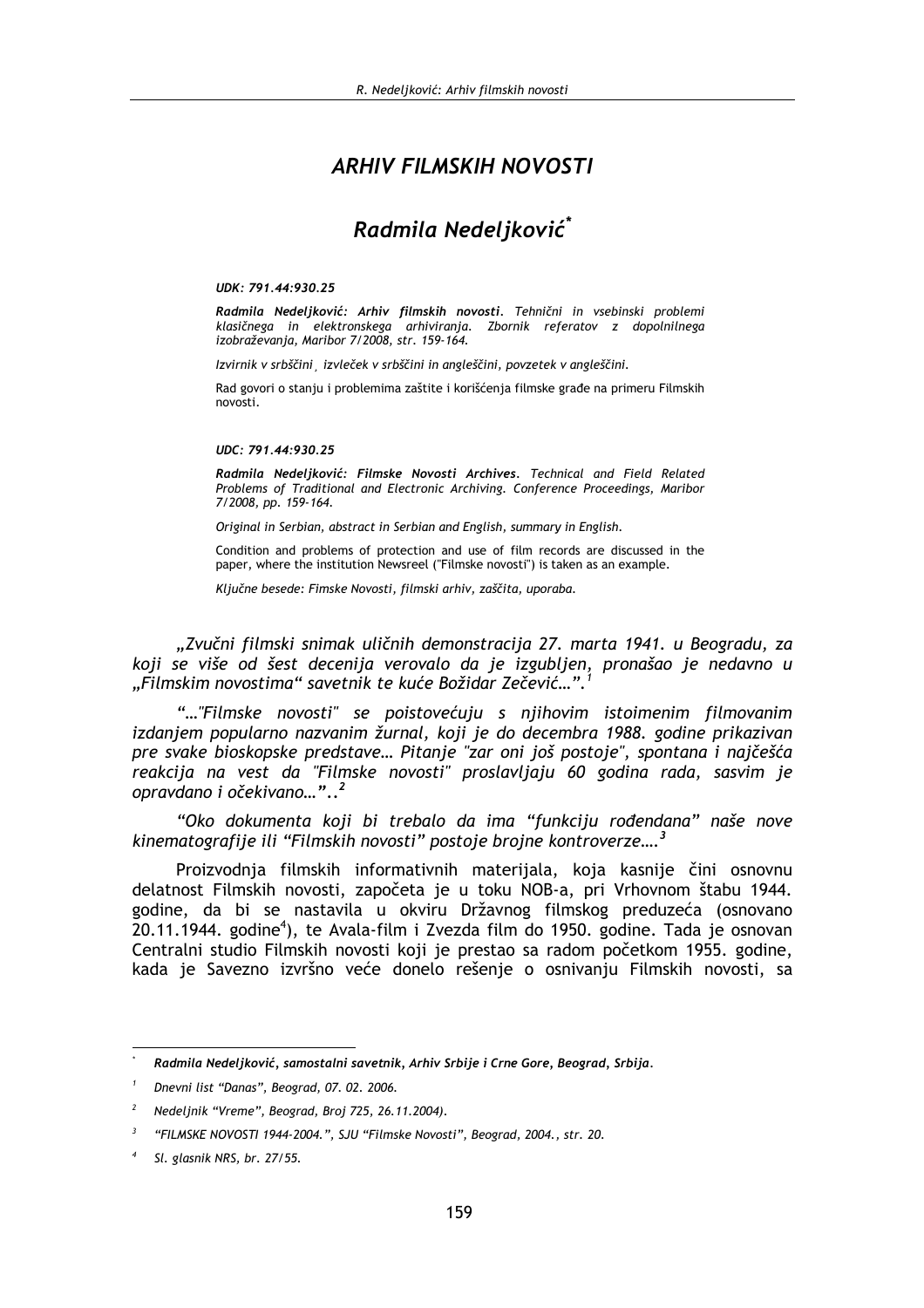zadatkom da putem filmskih reportaža i dokumentarnih filmova, koje snima, obaveštava javnost o zbivanijma u zemlji i inostranstvu.<sup>5</sup>

## NOVO JE ONO ŠTO JE ZABORAVLJENO

U arhivističkoj struci (teoriji i praksi) opšte je pravilo da se podaci o svakom tvorcu fonda prikupljaju, prate, izučavaju i objavljuju, u određenim informativnim sredstvima i drugim dokumentima. Ustvari arhivisti, počevši od onih koji rade na poslovima zaštite arhivske građe van arhiva, su ti koji bi prvi trebalo da poseduju i formulišu precizan i sažet istorijat tvorca fonda. Međutim, ne baš tako retko, oni su suočeni sa fenomenom da sami stvaraoci, u navođeniu naziva i datuma osnivania, sažimaju čitav niz institucija, njihovih naziva i drugih atributa, koje i ne moraju da čine jednu, organsku celinu, gledano iz ugla definisanja arhivskog fonda. Za to bi mogli da navedemo niz primera, a ovde ćemo se pozabaviti jednom institucijom koja je izuzetno zanimljiva, specifična i jedinstvena - "Filmskim novostima".

Najnovija saznanja i istraživanja, utemeljena na arhivskoj građi i drugim izvorima, najvećim delom objavljena u citiranoj monografiji izašloj povodom 60godišnjice ove ustanove, bacaju novo svetlo na, do tada često prikazivanu pojednostavljenu sliku razvoja ove ustanove. I ne samo to - ona, stavljajući u fokus "Filmske novosti" i žurnal, kao osnovnu i pretežnu filmsku formu koju je ova kuća negovala, otvaraju proces redefinicije istorije kinematografije, kako to sada govorimo, "na ovim prostorima". Kao što je rečeno u jednom od citata, po tim pitanjima (organizacionog-institucionalnog), a dodajemo i stvarnog razvoja ove ustanove i produkcije filmskih žurnala, "postoje brojne kontroverze".

A šta tu može da kaže arhivistika? Preliminarna analiza ukazuje, da se u slučaju "Filmskih novosti", barem kada se radi o istorijatu stvaraoca, izuzetno pažljivo moraju proučiti pitanja različitih KONTINUITETA.

Evidentno je, da po ukupnoj građi, pisanoj i zabeleženoj na filmskoj traci, koja je u posedu "Filmskih novosti", ima osnova da se govori o POSLOVNOM KONTINUITETU svih institucija i njihovih delova, tokom čijeg postojanja i delovanja je nastajao taj dokumentarni materijal.

Takođe je moguće, po sadašnjim saznanjima, postulirati tezu da je prisutan i PERSONALNI KONTINUITET. I šta nam na kraju ostaje? Kontinuitet koji je najčešće taj koji odlučuje o definisanju fonda, a to je ADMINISTRATIVNI KONTINUITET. Na toj tački, već površni uvidi ukazuju da imamo više različitih tvoraca (npr. Državno filmsko preduzeće, Avala-film i Zvezda film), kako onda definisati i šta raditi sa arhivskom građom koju poseduju "Filmske novosti"? Da li pribeći nekoj vrsti razgraničenja ili je ne dirati i ostaviti je kao jednu celinu?

Za prvu opciju bi verovatno pledirali "ortodoksni" arhivisti, po analogiji sa praksom (a, jedno vreme i sa pravilom struke) da se osnovne knjige evidencije, koju je kasniji tvorac nastavio da koristi, raskoriče i da se svakom priključi po parče, pa čak kada je evidentno da između njih nije došlo do stvarnog prekida, već samo do promene naziva. "Neortodoksna" arhivistika, koja nije spremna na kompromise, ali koja uvažava "činjenice života", svakako mora da ide drugim putem - putem jasnog razlikovanja i navođenja svih neophodnih elemenata, ali ne i putem FIZIČKOG RAZGRANIČENJA, a posebno ne u slučaju građe koja se čuva u "Filmskim novostima".

 $\overline{5}$ Sl. list FNRJ, br. 7/55.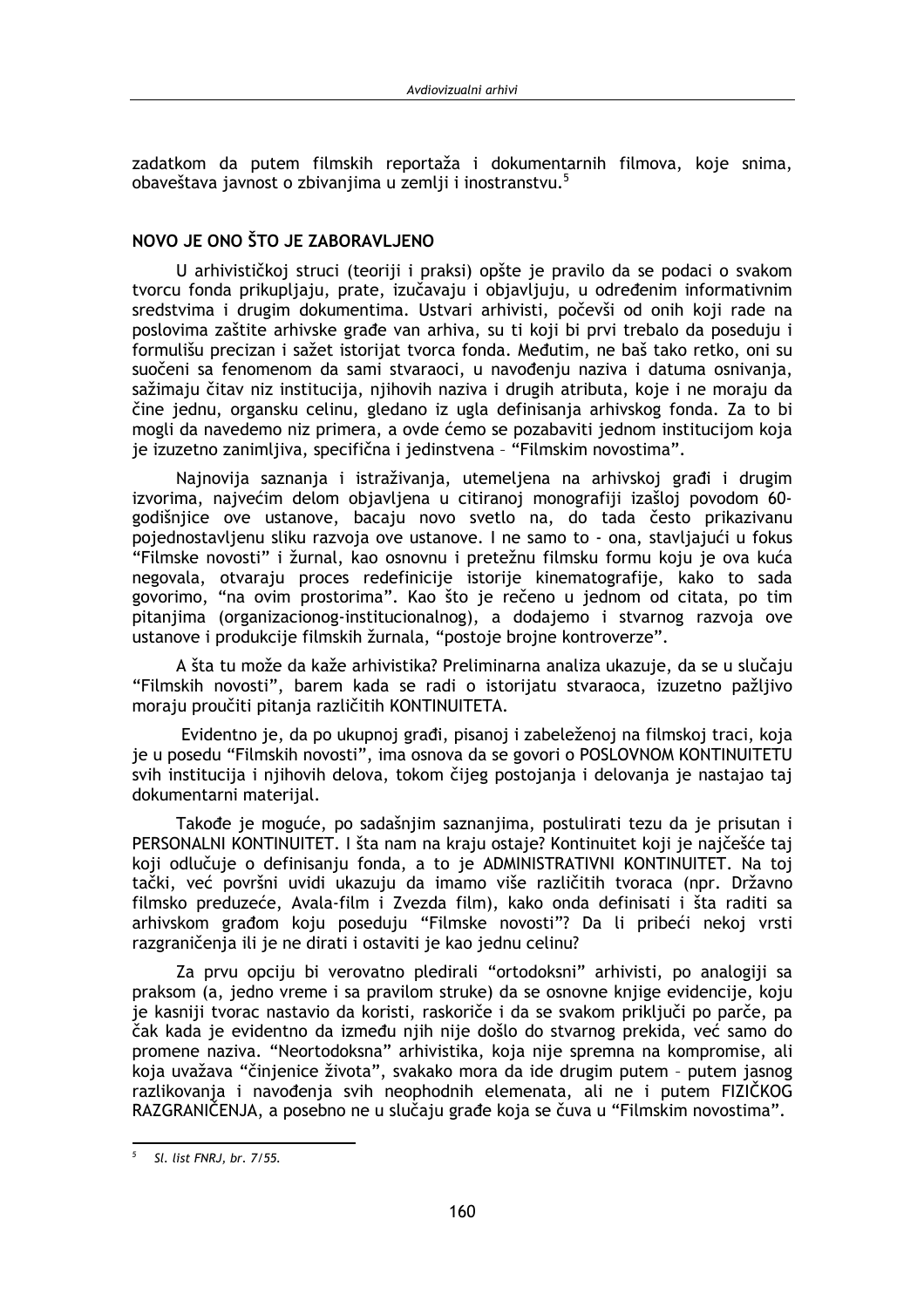Zašto? Zato što, čini nam se, u obzir treba uzeti CELOKUPAN RAZVOJ ove, ali i srodnih institucija (npr. "Jugoslovenska kinoteka"), te normativne i stvarne funkcije koje su im dodeljivane i koje su one vršile. Tako, u posebnim Uredbama o "Filmskim novostima"<sup>6</sup> i "Jugoslovenskoj kinoteci" iz 1962. godine, o "Filmskim novostima" stoji: "Filmske novosti imaju za zadatak... da snimaju, PRIKUPLJAJU I ARHIVIRAJU INFORMATIVNE FILMOVE i drugi informativni materijal o razvoju zemlje", dok "Jugoslovenska kinoteka....PRIKUPLJA, OBRAĐUJE I ČUVA FILMOVE i drugi filmski materijal...., AKO ČUVANJE NEKIH OD TIH FILMOVA NIJE POSEBNIM PROPISIMA POVERENO DRUGIM USTANOVAMA".

| <b>GLAVNA STRANICA</b> | <b>ISTORIJA</b> | <b>ARHIV</b> | <b>PONUDA</b> | PRODUKCIJA | <b>KONTAKT</b> |
|------------------------|-----------------|--------------|---------------|------------|----------------|

Osnovna delatnost Filmskih novosti je beleženje, arhiviranje i distribucija filmskog i televizijskog materijala koji se odnosi na društveni, privredni, sportski i kulturni život Srbije. Arhiv Filmskih novosti poseduje preko 15 miliona metara snimljenog filmskog materijala. Ustanova raspolaže i savremenom produkcionom opremom te pruža i najrazlicitije usluge iz oblasti filmske i video proizvodnje.

Arhiv Filmskih novosti sadrži predratni, zatim zaplenjeni ratni arhiv i filmsku dokumentaciju od 1944.godine do danas. U Filmskim novostima se cuva 54.980 kutija filma snimljenog na traci formata 35mm i 16mm. Na filmskoj traci je ukupno realizovano 2.311 brojeva Filmskih novosti i blizu 700 naslova drugih filmova. To je ukupno 15. 714.671 metar filmske trake.

Pored toga, od 1991. do 1999. godine snimljeno je elektronskom tehnikom ( U-matic i Beta ) preko 8.000 min. materijala. Zatim o NATO agresiji na Jugoslaviju 1999. godine snimljena je u elektronskoj tehnici dokumentacija u trajanju od 480 minuta.



Špica Filmskih novosti



Tito na balkonu Narodnog pozorišta u Beogradu, 1945.

Sl. list SFRJ, br. 12/62.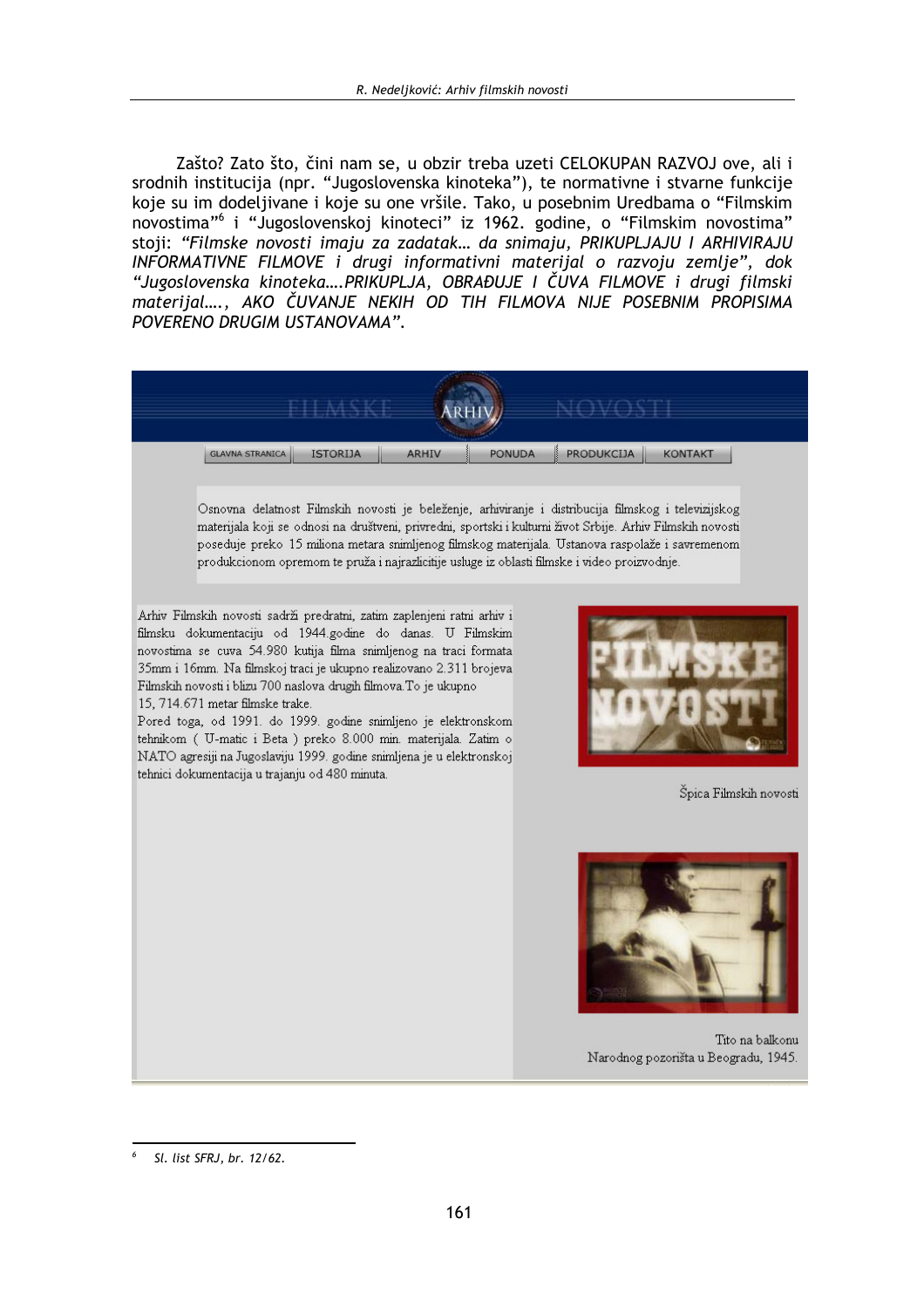Skloni smo da ovo protumačimo kao JASNU PODELU funkcija između te dve institucije, odnosno kao jasnu nameru zakonodavca da faktički oformi i dva FILMSKA ARHIVA.

Ovo upoređenje ovde ne navodimo kao bilo kakvu podlogu za dalja, a posebno ne za moguća aktuelna, razmatrania relacija između ove dve ustanove, već kao vrlo važnu činjenicu, a to je da su Filmskim novostima tada, od strane zakonodavca, dodeljene dve ARHIVSKE FUNKCIJE - prikupljanje i arhiviranje (zanimljivo je da nije upotrebljen termin: čuvanje!). I tu dolazimo do centralne tačke - naime, ustanova koja je u osnovi produkciona, ujedno postaje i posebna arhivska ustanova, i kao što se to iz razvoja organizacije i rada "Filmskih novosti" može videti, te funkcije su, barem u početku, ozbiljno prihvaćene i postavljene.

Međutim, za ukupno sagledavanje rada ovog tipa ustanova, važno je i sagledati drugi aspekt te dvojnosti funkcija. Naime, ne samo domaća iskustva, posebno sa "kasnijim" medijem, televizijom (a u slučaju "Filmskih novosti" i konkurentnim, koji ih je istisnuo u delu produkcije žurnala), ukazuju na potencijalne slabe tačke tog dvoistva.

Produkcioni, komercijalni razlozi, u najširem smislu, ugrožavali su obavljanje one druge, arhivske funkcije i to preko zahteva (eksternih i internih) za korišćenjem pojedinih materijala, ali i preko umanjenog interesa za ulaganja u razvoj arhivske funkcije. Kada to kažemo, mislimo pre svega na očuvanje KOMPLETNOSTI arhivskog materijala, na svim nivoima i to: kompletnosti proizvoda, kompletnosti kopija unutar pojedinih proizvoda i kompletnosti samih filmskih traka (storija, kadrova) i ukupnih uslova za smeštaj, čuvanje i korišćenje.

Ovde stavljamo tačku na razmatranje pitanja značaja proučavanja i definisanja svih elemenata istorijata tvorca fonda na primeru "Filmskih novosti", sa sledećim napomenama:

- izreka da "život piše romane", u ovom slučaju se može protumačiti tako da  $a)$ život jedne institucije nameće preispitivanje jednostavnih ili pojednostavljenih shema arhivističke struke u određivanju organske celine - fonda,
- da arhivisti MORAJU, bez obzira i ako su, po osnovnoj vokaciji istoričari, biti u b) dosluhu sa specijalistima iz mnogih drugih struka, da bi mogli uspešno da izvršavaju svoje funkcije,
- da se priča o nekome, bez obzira da li se radi o ličnosti ili instituciji, ne  $\mathsf{C}$ završava samo dok traje, nego i posle. Otuda je i moguć paradoks da je nešto "pronađeno" tamo gde je uvek bilo. Nije pronađeno, u punom smislu, već je samo zaboravljeno, odnosno saznanje o tome nije preneto.

## **KAPA NAD KAPOM**

U sistemu zaštite arhivske građe tadašnje federacije - SFRJ, pojavom Zakona o arhivskoj građi federacije,<sup>7</sup> kada je proširena definicija pojmova arhivske građe i registraturskog materijala, "pisani, crtani, štampani, fotografisani, fonografisani, čitljivo mašinom." otvorila se mogućnost da se razmišlja i o drugačijem organizovanju ustanova koje su imale arhivske funkcije (u celini ili delimično). Tada je u opticaju bila i ideja da se "Filmske novosti" ili barem njegov arhivski deo, na

<sup>&</sup>lt;sup>7</sup> Sl. list SFRJ", br. 11/1986.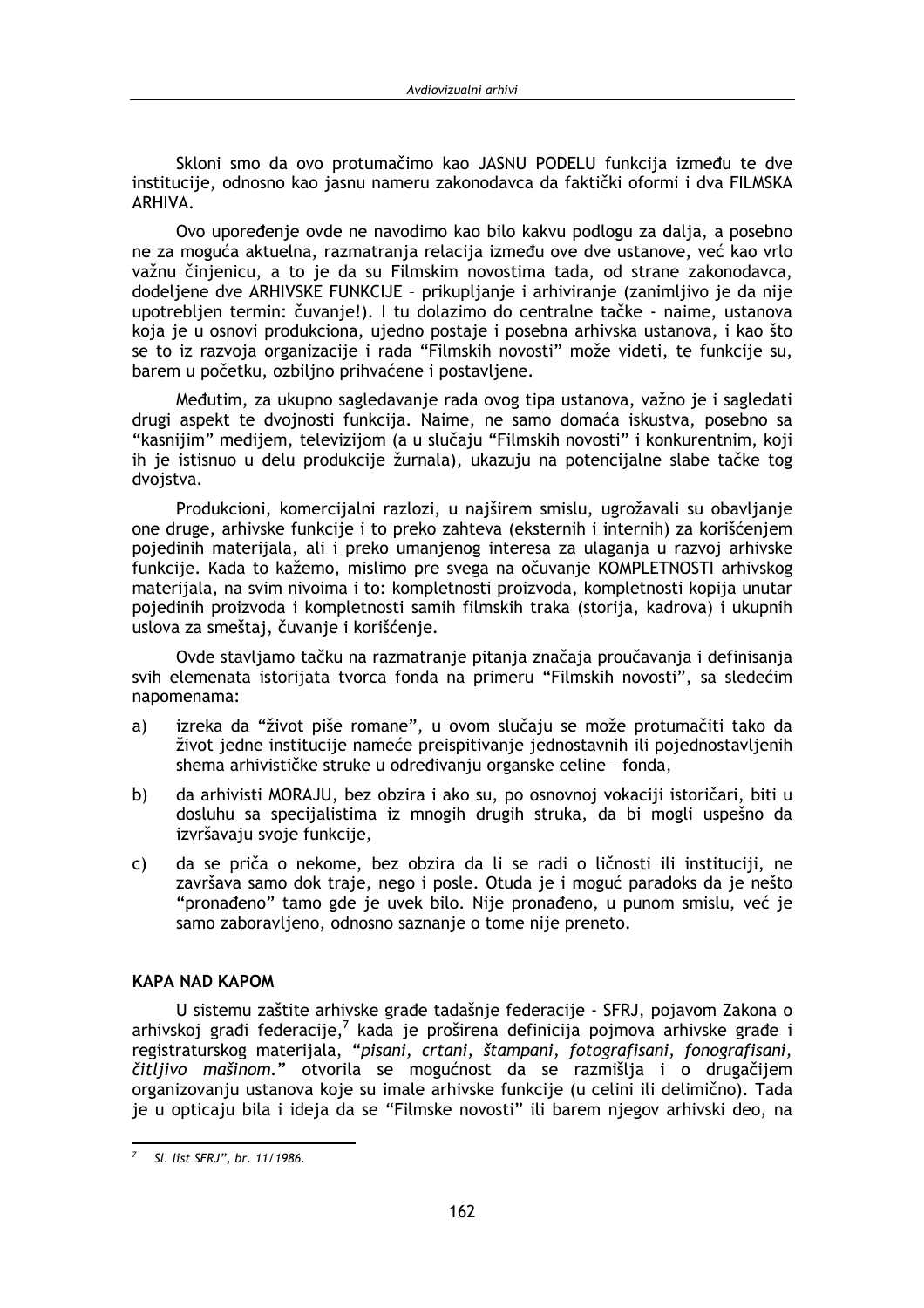neki način, pripoje Arhivu Jugoslavije. Kao što je poznato, to se nije desilo. Izvori koji govore o tome nalaze se u nizu saveznih institucija koje su bile uključene u pitanie rešavania statusa "Filmskih novosti".

Ovo spominiemo zato da bi ukazali na jedno drugo pitanie. Naime, svakako jedan od razloga zašto se to nije desilo, bilo je i pitanje tehničko-tehnološke i kadrovske opremljenosti Arhiva Jugoslavije da, u punom kapacitetu, preuzme tu ulogu. I opet, posredno nailazimo na pitanje koje nije samo karakteristično za ovaj slučaj. Radi se o osposobljenosti i mogućnostima neke ustanove, u sektoru zaštite kulturnih dobara, da prati i sustigne tehnologije koje stvaraju nove vrste zapisa. Upravo živimo u vremenu kada se ta trka izuzetno ubrzava i dramatizuje, posebno pojavom digitalnih zapisa.

## **ŠTA JE SVE OSTALO?**

Smatramo da je suvišno ovde izlagati naširoko i nadugačko pitanje ZNAČAJA TVORCA FONDA na primeru "Filmskih novosti". Unikatnost ovog tvorca je nesporna. Možemo se sporiti o ideološkom modelu unutar koga su nastale, ali van svake sumnje je, da čak i ako smo na suprotstavljenim pozicijama, činjenica da su tu INFORMATIVNO-DOKUMENTARNI FILMSKI ZAPISI koji govore i više od onoga što im je bila prvobitna namena. Ako su bile proizvođač dnevnih, filmskih novina sa tada određenim namenama, sada i ubuduće, poprimaju, kao posednik, nove dimenzije dimenzije čuvara svedoka, ne samo kroz oko već i iza oka kamere.

Pogledajmo osnovnu podelu filmskog materijala koji se čuva u arhivu Filmskih novosti. Spoljna služba" Arhiva Jugoslavije sada Arhiva Srbije i Crne Gore u funkciji vršenja nadzora, navela je da " filmski fond Filmskih novosti čine sledeći filmovi:

- "Filmske novosti" žurnal.  $1<sup>1</sup>$
- $2<sub>1</sub>$ Vanredni brojevi "Filmskih novosti",
- "Kroz ceo svet" pregledi, 3.
- $\overline{4}$ . "Mesečni pregledi".
- 5. Dokumentarni i informativno-reklamni filmovi,
- 6. Filmovi koje su Filmske novosti snimale za potrebe pojedinih nesvrstanih i drugih zemalja (žurnali, dokumentarni i igrani filmovi),
- 7. Strane reportaže dobijene razmenom,
- 8. Odložene storije,
- 9. Filmski materijal iz ratnog perioda,
- 0stali filmski materijali".<sup>8</sup>  $10.$

Svakako detaljniji uvid u ukupnu produkciju "Filmskih novosti", može se naći u publikacijama samog tvorca i u mnogim drugim izvorima. Ovde nismo uvrstili noviju produkciju, niti takođe raznovrstan pisani materijal. On se sastoji od klasične dokumentacije nastale službenom delatnošću, ali i od specifične grupe dokumenata vezane za sam proces nastanka filmskih proizvoda.

 $\boldsymbol{s}$ Arhiv Srbije i Crne Gore, dosije registrature "Filmske novosti".